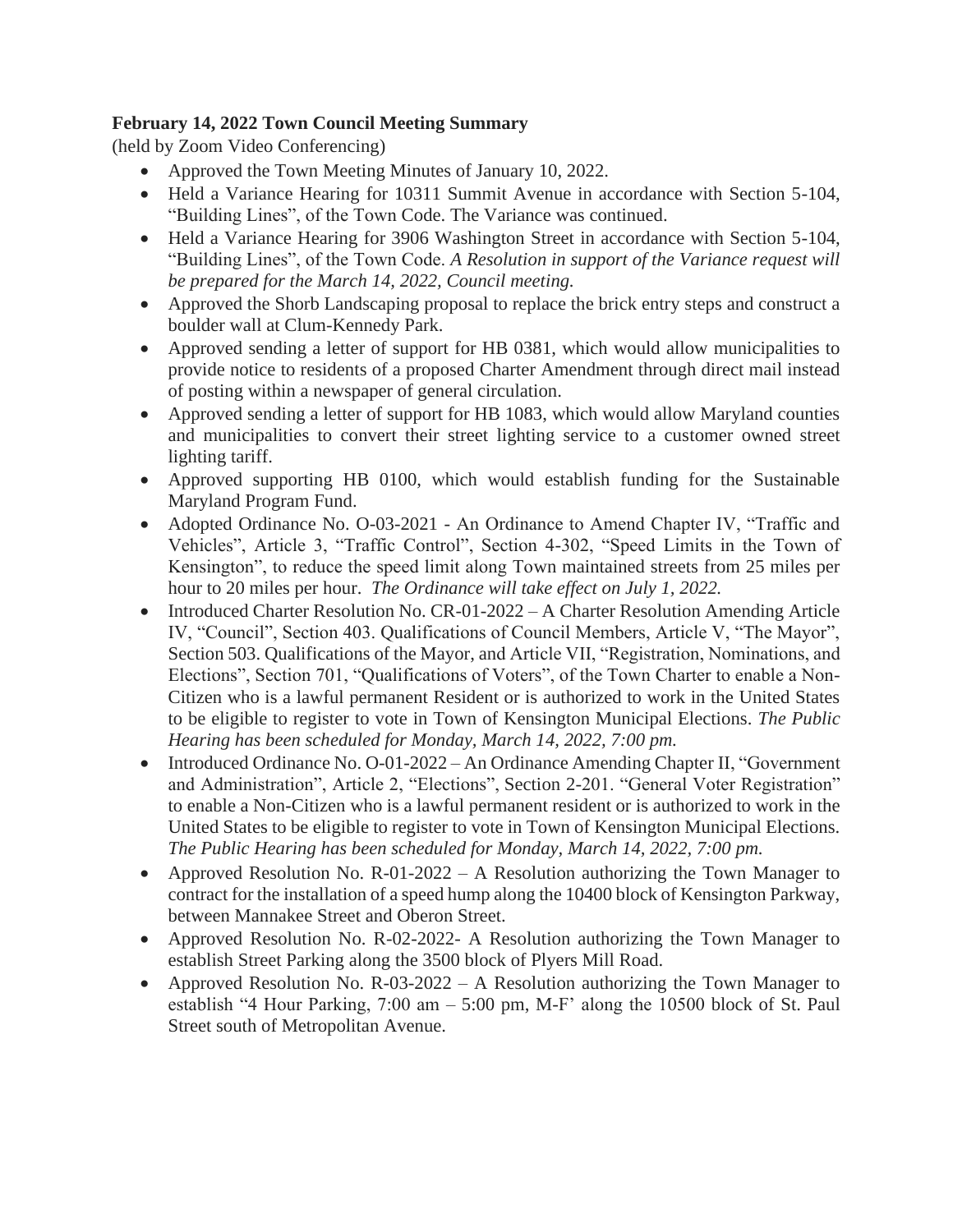# **Town Council Meeting February 14, 2022, 7:02 pm, by Zoom Video Conferencing**

Mayor Furman, Council Members Bartram, Crimmins, Engle, Hill-Zayat; Town Manager Hoffman, Assistant to the Town Manager Marini, and Clerk-Treasurer Engels were present via Zoom. A moment of silence was observed.

The Minutes from the January 10, 2022, Town Council Meeting were reviewed and approved. See Council Actions.

# **From the Mayor and Town Council**

Mayor Furman announced that the Town of Kensington provided the Kensington Volunteer Fire Department with a \$4,000 grant to help purchase computers for administrative staff.

#### **Town Alcohol Licensing (MC28-22)**

Kathie Durbin, Ron Price, and Amy Samman, Alcohol Beverage Services (ABS), were present to discuss alcohol licenses for businesses and to answer any questions.

Mayor Furman stated that the Town currently allows eight businesses to hold an alcohol license under a certain class, and there is a ninth business interested in obtaining a license. Mayor Furman mentioned that Delegate Al Carr is working on a bill that would increase that number from eight to twenty total licenses for on-site consumption.

Kathie Durbin discussed the different types of alcohol licenses that ABS offers, and how the types of licenses have evolved as businesses change.

Delegate Carr stated that the bill to increase the total number of alcohol licenses may not pass this legislative session due to time constraints.

# **10311 Summit Avenue Variance Hearing**

A Variance Hearing was held for a proposed addition to the existing house at 10311 Summit Avenue in accordance with Section 5-104, "Building Lines", of the Town Code. Property owners, Kevin Jones and Kristi Pappalardo, were present and requested a variance for an encroachment of three feet into the required ten-foot side yard setback and to allow the dwelling to be less than fifteen feet from the adjacent dwelling at 4011 Prospect Street.

Ms. Pappalardo and Mr. Jones stated that their lot is small and rhombus-shaped, and that the existing house looks long and skinny. They stated that there is flexibility to add another story to the proposed addition and they have the option of adding an Accessory Dwelling Unit (ADU) in the back of the property, but think their neighbors would prefer the proposed addition.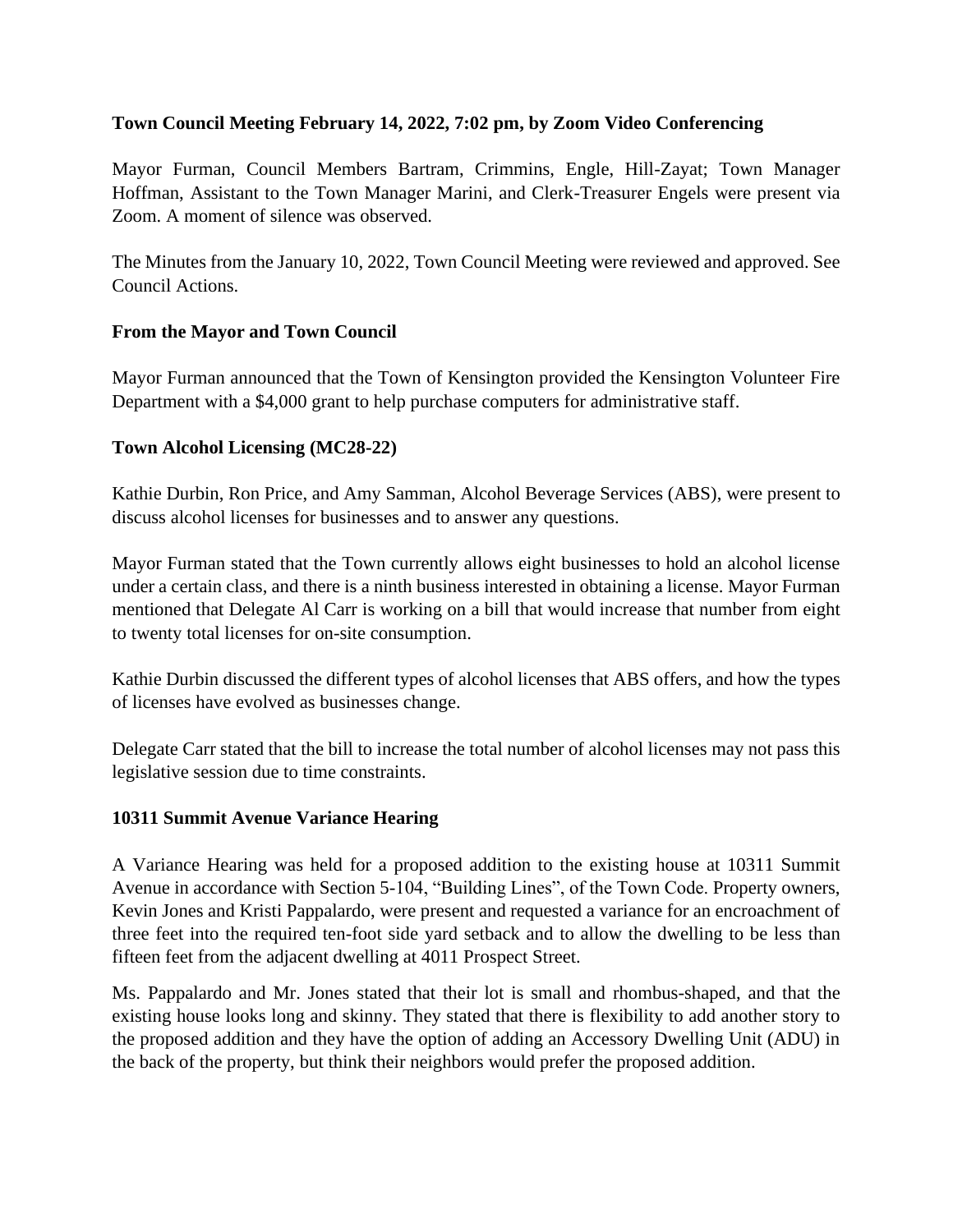The Council questioned whether the addition meets the variance requirements; why they were not considering a rear addition; and requested written letters of approval from their neighbors.

Ms. Pappalardo stated a side addition adds curb appeal, they can utilize space that isn't currently being used in the side yard, and there is a concrete pad in the back yard that their kids use that they are hesitant to remove.

Council Member Bartram stated that the shape and topography of the lot is similar to others in the Town and letter(s) of support from neighbors may not be sufficient for him to support the Variance.

The Council concurred to continue the Variance Hearing at the March 14, 2022, Council Meeting.

# **3906 Washington Street Variance Hearing**

A Variance hearing was held for an encroachment of one foot, six inches into the required twentyfoot sum of the side yard setback in order to replace a one-story addition at 3906 Washington Street. The proposed addition would be two stories including a basement and would have a slightly smaller footprint than the existing addition.

Ellen Mitchell, Bennett Frank McCarthy Architects, presented the proposed project and answered questions. Ms. Mitchell noted that the existing addition is not structurally sound and would not support a second story and a new addition would better reflect the character of the home.

Town Manager Hoffman explained that the existing addition was built when the Town's side yard setbacks were different. He noted that if the Council is in favor of the project, the homeowner(s) still need to file a variance with Montgomery County since the proposed addition encroaches into the County's seven-foot setback requirement.

Town Manager Hoffman confirmed that the adjacent lot to the west of the property is currently vacant, but there could possibly be a problem regarding the amount of space between structures if a dwelling was built on the vacant buildable lot. Both property owners adjacent to the project provided letters of support for the proposed addition.

Council Member Bartram noted that the existing dwelling is already too close to the property line, so anyone building on the vacant lot would face the same problems, whether the proposed addition is built or not.

Town Manager Hoffman confirmed that the Staff supports the Variance.

The Council directed Town Staff to draft a resolution in support of the variance to encroach one foot, six inches into the required twenty-foot sum of the side yard setback to build a two-story addition with a basement. See Council Actions.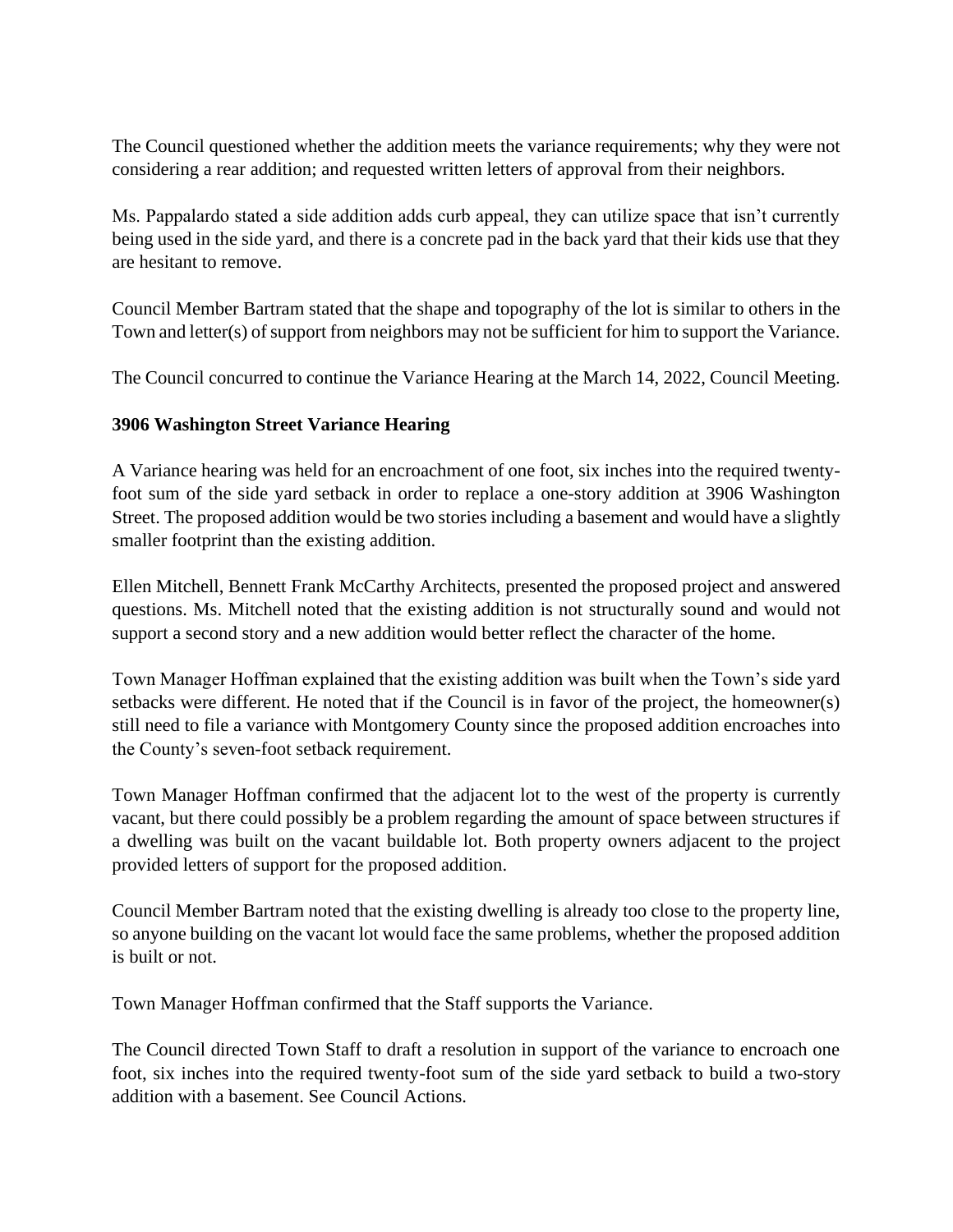### **Kensington Parkway Bike and Pedestrian Improvements**

Council Member Engle presented multiple options for expanding pedestrian and bicycling access on Kensington Parkway. Council Member Engle also noted that his objective was to have the Council agree to pursue a request for proposals (RFP) for a detailed analysis of the proposed options. Engle also mentioned that he was hoping to include Plyers Mill Road in the RFP, as Kensington Parkway and Plyers Mill Road are two key portions of Montgomery County's Bicycling Master Plan.

Council Member Bartram questioned the cost of creating a bike path on the unimproved road by Kensington Parkway and he would prefer Plyers Mill Road and Kensington Parkway be examined separately.

Anne Banville requested more details on the proposal between Frederick Avenue and Littledale Road; encouraged the Council to consider the recreational use of Kensington Cabin Park and the need for parking; and conduct resident outreach.

Council Member Engle stated that there is not a formal proposal, and that the study would help determine whether it is possible to both maintain existing parking and create a bike lane.

### **Clum-Kennedy Park Improvements**

Mayor Furman discussed the Clum Kennedy proposal for park entry steps to be widened from four (4) feet to five (5) feet and to create a boulder wall around the rose garden to help with water runoff and to prevent bicyclists from cutting through the park. Mayor Furman requested that the Council approve the funds now, so the project did not have to wait until Fiscal Year 2023.

The Council approved the funding for improvements to Clum-Kennedy Park. See Council Actions.

# **Mayor and Town Council Reports**

Council Member Engle reported a new speed camera was installed on Connecticut Avenue near Franklin Street and a public meeting has been scheduled to discuss the options presented from the Connecticut Avenue study on April 21, 2022, at the Town Hall Armory.

Council Member Crimmins reported the State of Maryland does not recognize the homes on St. Paul Street north of Metropolitan Avenue as historic, as they are not listed on the National Register of Historic Places. As a result, homeowners do not qualify for certain State tax credits. The Historic Preservation Commission is looking into getting those homes on the National Register.

Mayor Furman reported that the Racial Justice Committee is looking into planning a Juneteenth event this year, and the Committee hopes the Town will help fund the event; the sale of the Warner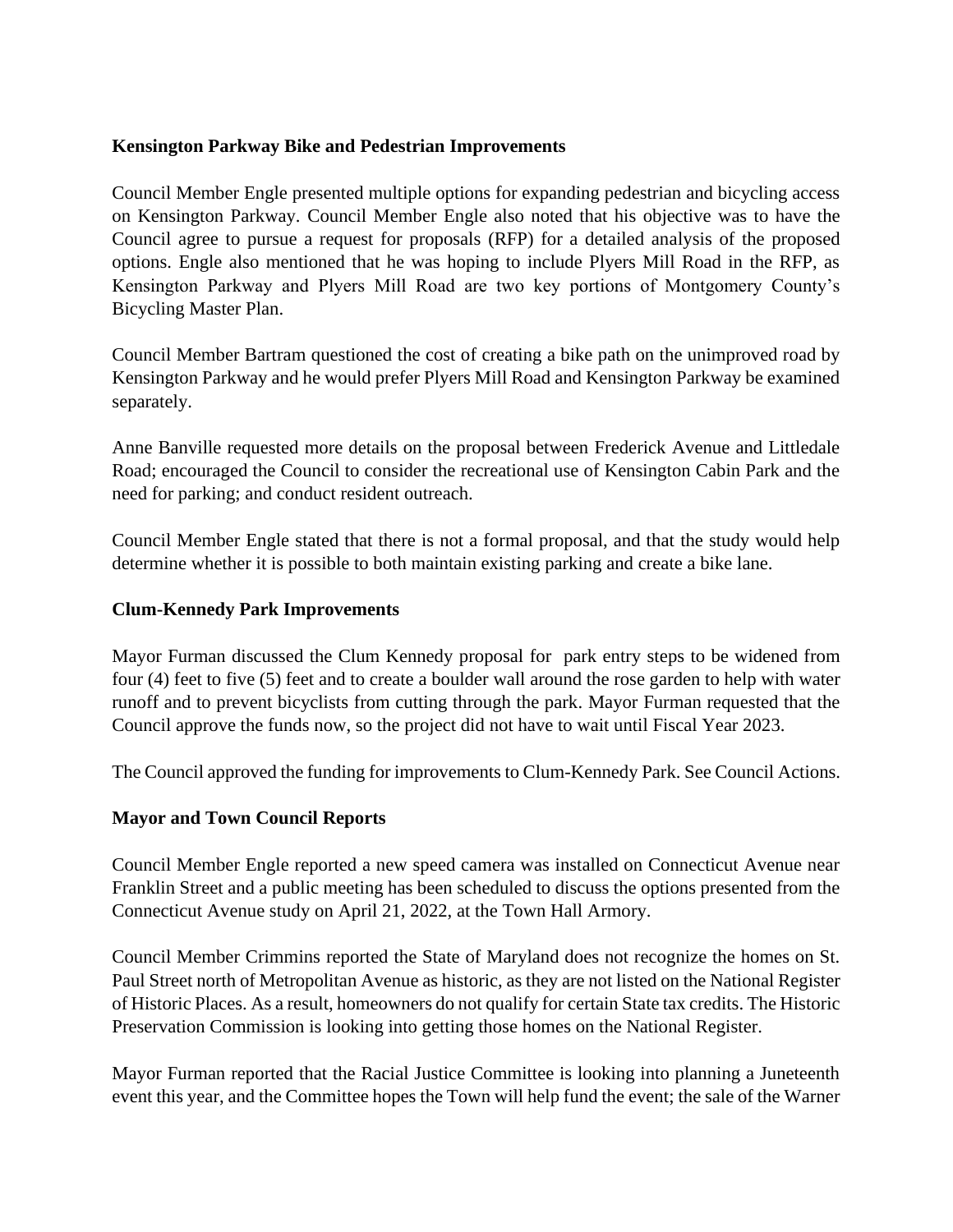Mansion and Carriage House has been approved by two committees and will move to the County Council for approval; the Town will be moving into District 4 and will be getting another County Council Member, Council Member Crimmins and Hill-Zayat will serve on an ad hoc committee to organize and host a candidate forum; and the Town was chosen to be one of Maryland Municipal League's Spotlight Maryland Towns.

### **From the Town Manager and Staff**

Town Manager Hoffman requested Council support for HB 0381 – Municipalities – Charter Amendments – Notices, which would allow municipalities to provide notice to residents of a proposed Charter Amendment through direct mail instead of posting within a newspaper of general circulation. The Council approved sending a letter of support for HB 0381. See Council Actions.

Town Manager Hoffman requested Council support for HB 1083 – County and Municipal Street Lighting Investment Act, which would allow Maryland Counties and Municipalities to convert its street lighting service to a customer-owned street lighting tariff. The Council approved sending a letter of support for HB 1083. See Council Actions.

Town Manager Hoffman requested Council support for HB 0100 – Sustainable Maryland Program Fund, which would establish funding for the Sustainable Maryland Program. The Council approved supporting HB 0100. See Council Actions.

#### **Public Appearances**

Jack Gaffey supported the bump out that was added at the corner of Fawcett Street and Howard Avenue; suggested a two-way mirror be installed at that intersection; and noted the upcoming full moon on February 16.

#### **Ordinances, Resolutions, and Regulations**

**Ordinance No. O-03-2021 –** An Ordinance to Amend Chapter IV, "Traffic and Vehicles", Article 3, "Traffic Control", Section 4-302, "Speed Limits in the Town of Kensington", to reduce the speed limit along Town maintained Streets from 25 miles per hour to 20 miles per hour was presented for adoption. The Ordinance will become effective on July 1, 2022. See Council Actions.

The Council received three (3) additional public comments since 4:00 pm on Friday, February 11, 2022. Two comments were opposed to lowering the speed, and one was in favor.

**Charter Resolution No. CR-01-2022 –** A Charter Resolution Amending Article IV, "Council", Section 403. Qualifications of Council Members, Article V, "The Mayor", Section 503. Qualifications of the Mayor, and Article VII, "Registration, Nominations, and Elections", Section 701, "Qualifications of Voters", of the Town Charter to enable a Non-Citizen who is a lawful permanent Resident or is authorized to work in the United States to be eligible to register to vote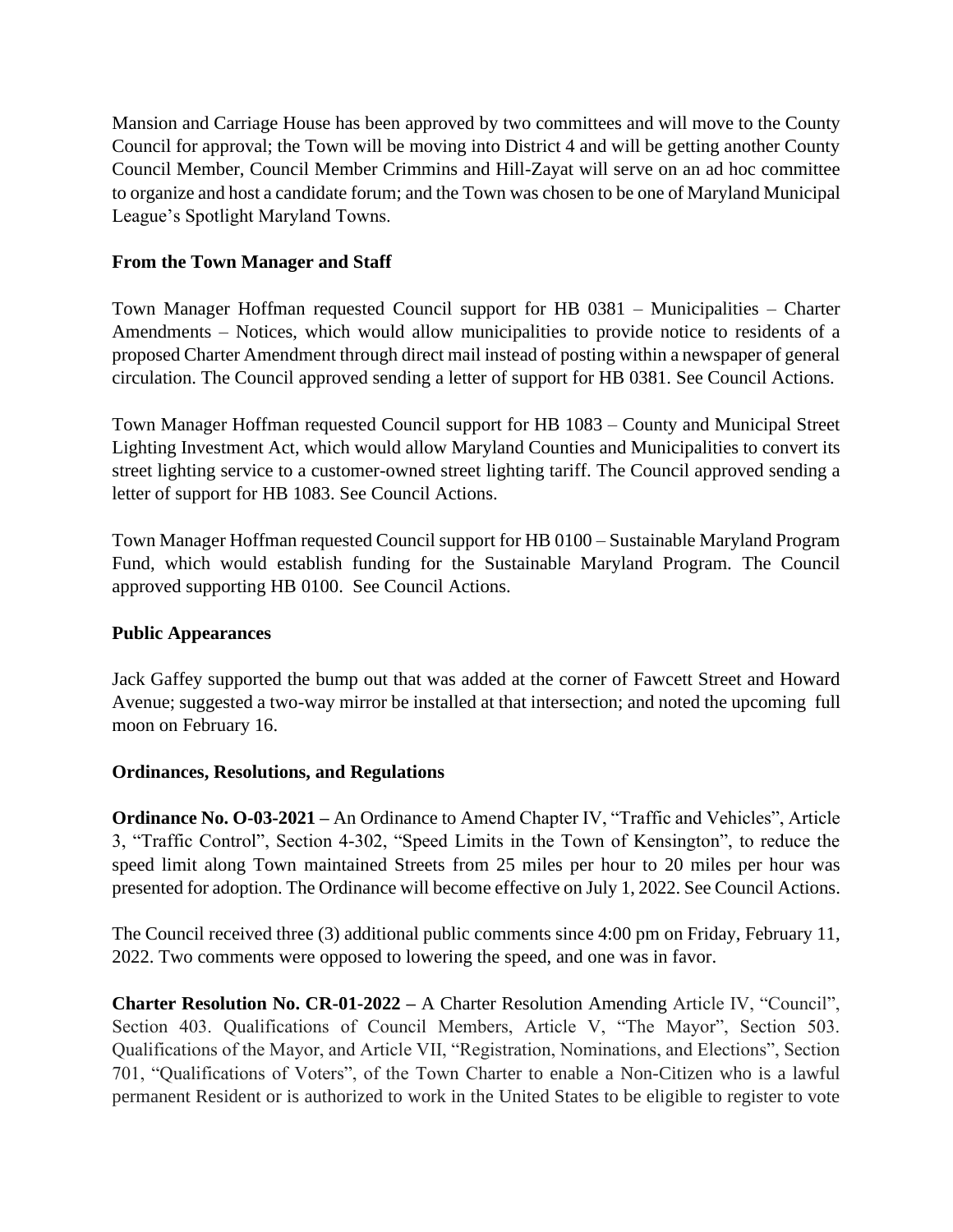in Town of Kensington Municipal Elections was introduced. The Public Hearing is scheduled for Monday, March 14, 2022, 7:00 pm. See Council Actions.

**Ordinance No. O-01-2022 –** An Ordinance Amending Chapter II, "Government and Administration", Article II, "Elections", Section 2-201. "General Voter Registration" to enable a Non-Citizen who is a lawful permanent resident or is authorized to work in the United States to be eligible to register to vote in Town of Kensington Municipal Elections was introduced. The Public Hearing will be scheduled for Monday, March 14, 2022, 7:00 pm. See Council Actions.

**Resolution No. R-01-2022 –** A Resolution of the Mayor and Council of the Town of Kensington to Authorize the Town Manager to contract for the installation of a speed hump along the 10400 block of Kensington Parkway, between Mannakee Street and Oberon Street was presented. See Council Actions.

**Resolution No. R-02-2022 –** A Resolution of the Mayor and Council of the Town of Kensington to Authorize the Town Manager to establish Street Parking along the 3500 block of Plyers Mill Road was presented. See Council Actions.

Council Member Engle expressed concerns about adding parking spaces along the 3500 block of Plyers Mill Road.

**Resolution No. R-03-2022 –** A Resolution of the Mayor and Council to the Town of Kensington to Authorize the Town Manager to establish "4 Hour Parking, 7:00 am – 5:00 pm, M-F" along the 10500 block of St. Paul Street south of Metropolitan Avenue was presented. See Council Actions.

# **Council Actions**

Council Member Crimmins moved to approve the Town Meeting Minutes from January 10, 2022. The motion passed unanimously.

Council Member Engle moved to direct Town Staff to draft a resolution in support of the variance request for an addition at 3906 Washington Street for approval at the March Town Council Meeting. The motion passed unanimously.

Council Member Crimmins moved to approve the invoice from Shorb Landscaping for new steps and a boulder wall at Clum-Kennedy Park. The motion passed unanimously.

Council Member Engle moved to approve sending a letter of support for HB 0381. The motion passed unanimously.

Council Member Hill-Zayat moved to approve sending a letter of support for HB 1083. The motion passed unanimously.